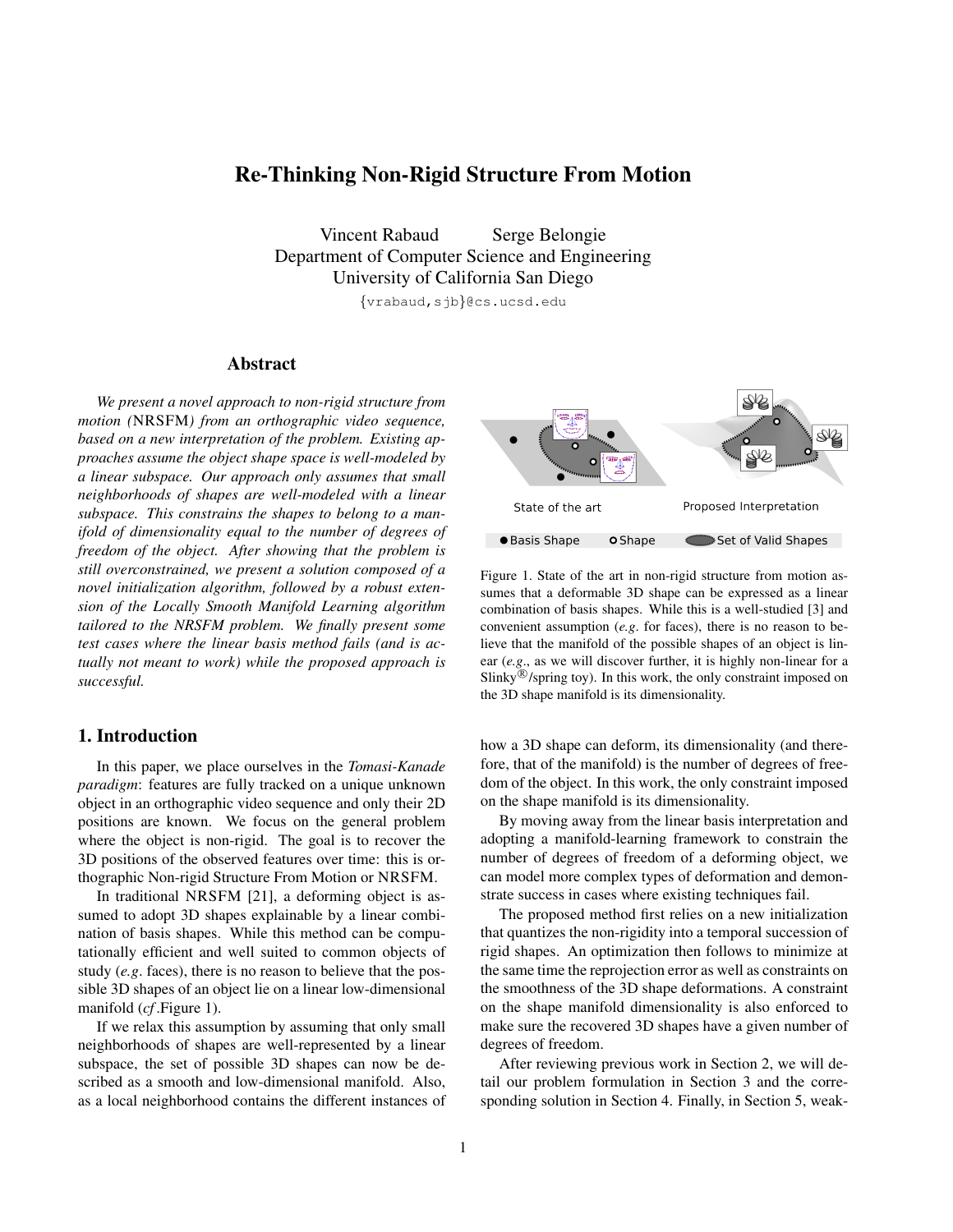nesses of the current state of the art and performances of the proposed approach will be highlighted on synthetic and real data.

## 2. Previous Work

References here are restricted to the general nonparametric case; hand-designed models are out of the scope of this paper.

Modern structure from motion started with the study of a rigid object under orthographic camera [18]. It was then extended to the projective case [16], multiple bodies [4] and articulated bodies [25]. The study of the orthographic nonrigid case started with [2, 21] and was then extended to the projective case [24, 11, 22].

Several NRSFM techniques have then improved their accuracy and efficiency by combining them with the feature tracker [21, 5], using a statistical model on top [19], including noise models [20] and even proving theoretical limitations [9].

Usually, these techniques are initialized by assuming that the observed object is globally rigid [10]. They are then optimized assuming a planar shape manifold model [1]. As this assumption is unreasonable for more complex types of deformations, we will need a more powerful manifold learning technique. Recent development in this area include kernel-PCA [13], LLE [12], ISOMAP [17], and more recently MVU [23]. *Locally Smooth Manifold Learning* or LSML [6] specifically meets our needs as it focuses on the manifold tangents, and hence its degrees of freedom, rather the manifold itself.

# 3. Problem

In our setup,  $n$  features are tracked over  $f$  frame under an orthographic camera: their 2D projected positions are known and can be stacked in  $f$   $2 \times n$  matrices  $W_t$  (t indexes time). The problem consists of recovering the 3D positions of these features (stacked in a  $3 \times n$  shape matrix  $S_t$  at each frame) as well as the camera position: rotation  $R_t$  + translation  $t_t$ .

These different parameters are obtained as a solution of the following *reprojection error* minimization:

$$
\arg\min_{R_t, t, S_t} \sum_{t=1}^f \|\Pi(R_t S_t + T_t) - W_t\|_F^2 \tag{1}
$$

where  $T_t = t \mathbf{1}^\top$  and  $\Pi$  is the known projection matrix of a calibrated orthographic camera.

As this equation is severely underconstrained, some assumptions need to be made.

#### Camera Motion

First, we assume the camera motion is smooth: the camera position does not change much from one frame to the next. Therefore, we add two regularization terms to Equation (1):

$$
\lambda_R \sum_{t=2}^f \|R_t - R_{t-1}\|_F^2 + \lambda_t \sum_{t=2}^f \|\mathbf{t}_t - \mathbf{t}_{t-1}\|_F^2 \qquad (2)
$$

where  $\lambda_R$  and  $\lambda_t$  are regularization constants.

### Smooth Deformation

Next, another valid assumption is that the observed object does not change much from one frame to the next: this is also a physical constraint that is usually assumed by the feature tracker prior to SFM. Hence a new term is added to Equation (1):

$$
\lambda_S \sum_{t=2}^{f} \|S_t - S_{t-1}\|_2^2
$$
 (3)

where  $\lambda_S$  is another regularization constant. Higher order smoothness terms could be used, but this one proved sufficient for all our experiments.

#### Degrees of Freedom

While previous methods only allow for linear deformations, the proposed approach only constrains the shape deformation to have at most d *degrees of freedom*, hence allowing for non-linear deformations. This means that all the possible shapes  $S_t$  lie on a d-dimensional *manifold* or that, locally, several nearby shapes lie on a  $d$ -dimensional linear subspace. We will make this constraint explicit in Section 4.2.

#### Complete Problem Formulation

Our problem can now be re-formulated as the following optimization:

$$
\min_{R_t, \mathbf{t}, S_t} \sum_{t=0}^f \|\Pi \left(R_t S_t + T_t\right) - W_t\|_F^2 + \lambda_S \sum_{t=2}^f \|S_t - S_{t-1}\|_F^2 + \lambda_R \sum_{t=2}^f \|R_t - R_{t-1}\|_F^2 + \lambda_t \sum_{t=2}^f \|\mathbf{t}_t - \mathbf{t}_{t-1}\|_F^2
$$
\n(4)

with the  $S_t$ 's constrained to lie on a d-dimensional manifold.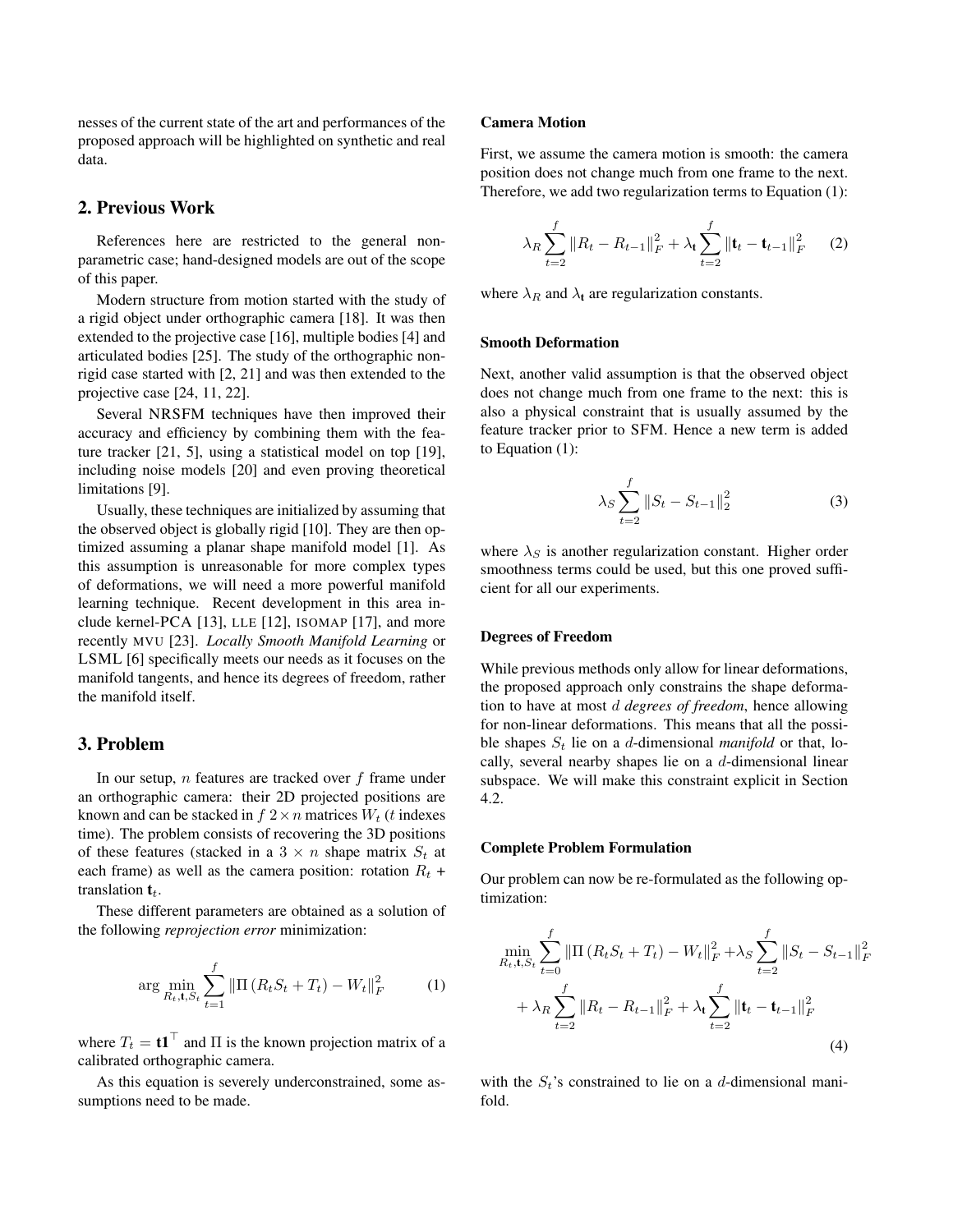#### **Ambiguities**

In SFM problems, there is usually an overall rigid ambiguity on the camera position. In our formulation, if the 3D shapes are modified by an overall rigid transform  $(R, t)$ , we obtain the following new unknowns:  $S'_t = RS_t + t$ ,  $R'_t = R_t R^{\top}$  and  $\mathbf{t}'_t = \mathbf{t}_t - R'_t \mathbf{t}$ . As  $R_t S_t + T_t = R'_t S'_t + T'_t$ , the first term of Equation (4) will not change. As the Frobenius norm is rotation-invariant, the terms 2 and 3 will also be unchanged. Nonetheless, the last term becomes:  $\left\| \mathbf{t}'_t - \mathbf{t}'_{t-1} \right\|_2 = \left\| \mathbf{t}_t - \mathbf{t}_{t-1} - (R'_t - R'_{t-1})\mathbf{t} \right\|_2 \neq$  $\left\Vert \mathbf{t}_{t}-\mathbf{t}_{t-1}\right\Vert _{2}$  except if  $\mathbf{t}=\mathbf{0}$ .

Therefore, with our formulation, there is only a global *rotation ambiguity*, that we resolve by imposing  $R_1 = I_3$ .

Also, the third component of the  $t_t$ 's only matters in the last term of Equation (4) and a trivial optimum is reached by setting them to the same value. This arbitrary value is an ambiguity inherent to the orthographic model.

#### Over-Constrained Problem

We must recover  $3f$  camera rotation angles,  $2f$  camera translation parameters (2 and not 3, as there is a depth ambiguity with orthographic cameras) and  $3n \times f$  3D shape parameters. On the other hand,  $2n \times f$  coordinates are given in the  $W_t$  matrices.

A d-dimensional linear subspace is parametrizable by a point and a basis of  $d$  elements, each of size  $3n$ . The point can be chosen anywhere in the subspace and therefore has  $3n - d$  degrees of freedom. Also, the basis only has  $3nd - d^2$  degrees of freedom. The subspace can therefore be explained with  $3n - d + 3nd - d^2 = (d+1)(3n - d)$ parameters.

In our formulation, the shapes lie on a  $d$ -dimensional manifold, and locally on a d-dimensional linear subspace. Therefore, if the data is uniformly distributed on the manifold, there exists a neighborhood size  $s$  such that every neighborhood of s shapes approximately lies on a d-dimensional *linear* subspace. Consequently, every sneighborhood can be explained by s linear combinations and a d-dimensional subspace. As a result, each frame can be explained, on average, by  $\frac{1}{s}(sd + (d+1)(3n-d)) =$  $d + \frac{1}{s}(d+1)(3n-d)$  parameters.

As shown in Table 1, our model requires more parameters than traditional SFM techniques but it is still overconstrained provided  $5f + fd + \frac{f}{s}(d+1)(3n-d) < 2nf$ or again:

$$
5 + d + \frac{1}{s}(d+1)(3n-d) < 2n \tag{5}
$$

To give a sense of magnitude, we can assume that usually,  $d < 10$  and  $n > 100$ . Therefore, the inequality can be approximated by  $s \geq 1.5(d+1)$ . Practically, this implies

|        | Rigid   | Classical                      | Proposed                                  |
|--------|---------|--------------------------------|-------------------------------------------|
|        |         | <b>NRSFM</b>                   | <b>NRSFM</b>                              |
| camera |         | $3f+2f$                        |                                           |
| basis  |         | $(d+1)(3n-d)$                  |                                           |
| shape  | 3n      | d.                             | $d + \frac{1}{s}(d +$<br>$1)(3n-1)$       |
| total  | $5f+3n$ | $5f + fd + (d +$<br>$1)(3n-d)$ | $5f + fd + \frac{f}{s}(d +$<br>$1)(3n-d)$ |

Table 1. Number of parameters defining the model in rigid SFM, traditional Non-Rigid SFM, and the proposed approach (all in the orthographic case). This statistics concerns a sequence of f frames with n features whose shape lie on a d-dimensional subspace  $(d =$ 0 in the rigid case).  $s$  is such that every  $s$  neighboring shapes constitute a linear subspace.

that the observed shapes have to appear in *similar* configurations at least  $1.5(d+1)$  times (*similar* but not necessarily *exact*: our approach does not require a perfect repetitiveness of the motion).

# 4. Method

## 4.1. Initialization

In order to minimize Equation (4), several techniques will be used including a partial closed-form solution, gradient descent and manifold denoising. The system is initialized by assuming that the object can be modeled at any frame as a rigid transformation of one of a collection of shape templates.

### Hypergraph Interpretation

We first cluster the shapes  $S_t$ . We assume that if  $S_t$  and  $S_{t'}$ are in the same cluster, they are derived from different rigid transformations of the same shape template and the corresponding reprojection error  $err_{tt'}$  is computed. We can then interpret the video sequence as a graph whose nodes are the frames and whose edges are weighted with the following reprojection affinity:

$$
w_{tt'} = e^{-\frac{\text{err}_{tt'}^2}{\sigma^2}}
$$

An affinity close to 0 means the two 3D shapes are not in the same state. On the other hand, if it close to 1, it can indicate either a similar state, or an ambiguity due to a view point that "hides" the shape differences.

In order to disambiguate these cases, we compute higher order affinities using the reprojection error of triplets of frames using [18]. This method is known to be more stable than epipolar geometry but is also more expensive. Therefore, only pairs of frames that already have a high pairwise epipolar-based affinity are considered to form triplets.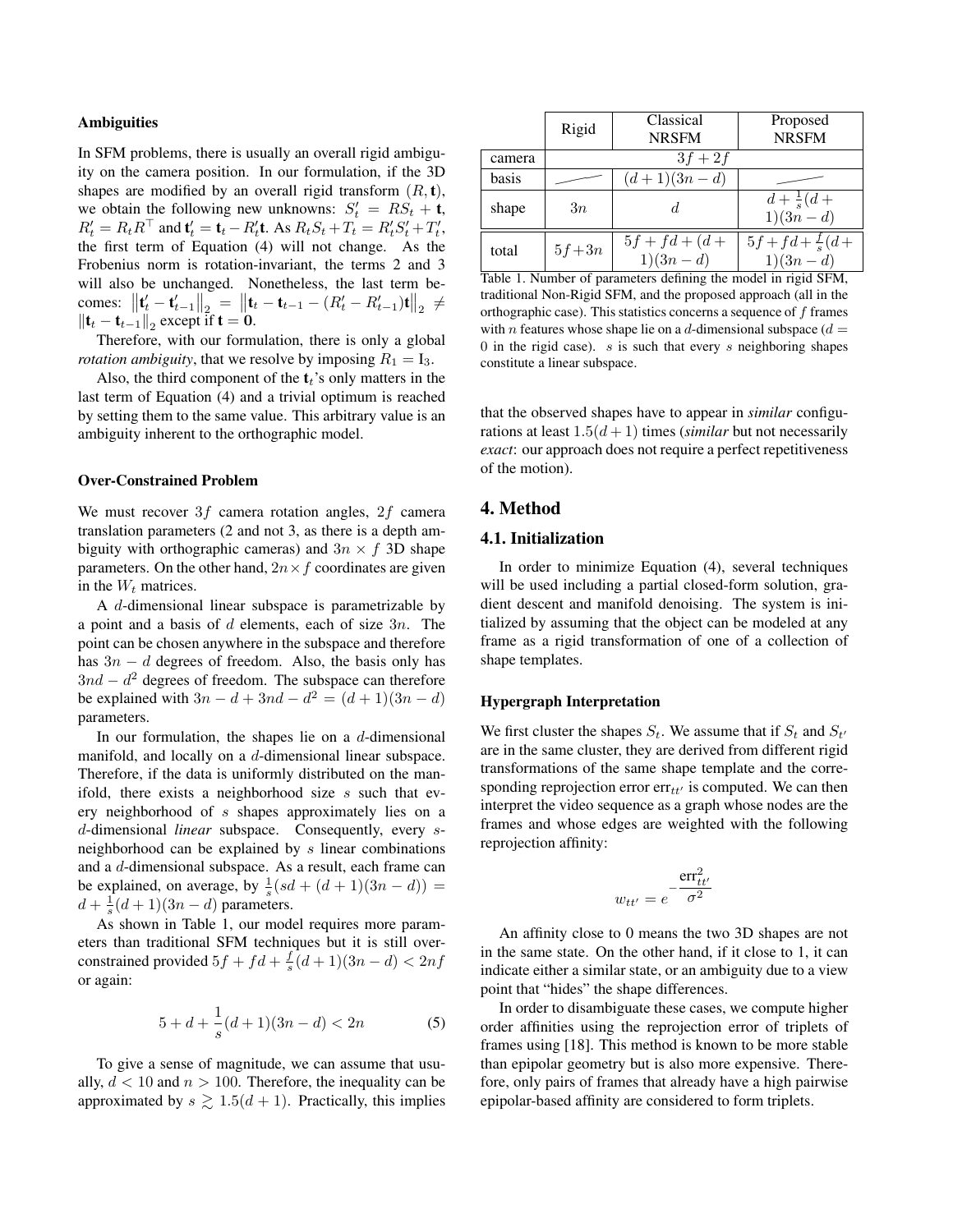

Figure 2. NRSFM is initialized by a *Rigid Shape Chain*. First of all, pairs and triplets of frames of the original video sequence are extracted. Each pair or triplet is then assumed to be projections of the same 3D view: the corresponding *reprojection error* is computed and used to define an affinity matrix/affinity tensor (only triplet composed of pairs with high affinities are considered for efficiency, hence the missing data in the image). These are then combined into a hypergraph that is flattened and clustered using *clique expansion* and *normalized cut*. The resulting clusters represent prototypical 3D shapes and they are then aligned to create a first estimate of the  $S_t$ 's.

Once these dyadic and triadic affinities have been computed, we obtain a hypergraph with dyadic and triadic connections. In order to cluster the object shapes, the hypergraph is approximated by a graph using *clique expansion* [14].

### *Rigid Shape Chain*

In order to deal with noise and outliers and to lower the dimensionality of the initialization, *quantization* is performed on the frames by separating them into clusters of equivalent 3D shape. To this end, a simple  $K$ -way clustering is applied using *normalized cuts* [15] to the previously defined frame affinity graph.  $K$  is chosen as the biggest number of clusters such that no cluster has less than 3 frames (in practice, K was between 10 and 30 for a 200-frame sequence).

Next, each cluster  $\mathbf{C}^i$  is considered and its corresponding 3D shape  $S^i$ ,  $i = 1, ..., K$  is computed (using [18]).

The resulting clustering is an initialization that actually explains the observed non-rigidity by a succession of rigid problems. We name this approach a *Rigid Shape Chain* (*cf* .Figure 2).

#### Initial Shape Alignment

The shapes obtained so far have been computed without regard to any deformation smoothness. This smoothness is enforced by applying a rigid transform  $(\mathbf{R}^i, \mathbf{T}^i)$  to the  $\mathbf{S}^i$ 's in order to minimize the following temporal smoothness criterion:

$$
\min_{\left(\mathbf{R}^i, \mathbf{T}^i\right)} \sum_{t=2}^f \left\| \mathbf{R}^{i(t)} \mathbf{S}^{i(t)} + \mathbf{T}^{i(t)} - \mathbf{R}^{i(t-1)} \mathbf{S}^{i(t-1)} - \mathbf{T}^{i(t-1)} \right\|_F^2
$$
\n(6)

where  $i : t \mapsto i|S_t \in \mathbb{C}^i$ . This minimization is simply a continuous version of the *exterior orientation* problem [7]. It can be solved by least squares optimization with random

initialization and rotation constraints on the  $\mathbb{R}^{i}$ 's. In practice, we found that finding the closed form solution of the problem with no rotation constraints, and then projecting it onto  $SO(3)$  [8] gave very good and fast results. The advantage of this approach is that it can rectify 3D shapes that have been flipped because of the possible *chirality* ambiguities appearing during the rigid shape chain.

Finally, the  $\mathbf{R}^{i(t)}\mathbf{S}^{i(t)} + \mathbf{T}^{i(t)}$  are set to be the initial estimates of the  $S_t$ 's (modulo a global rotation to ensure that  $R_1 = I_3$ ).

### 4.2. Minimization

After initialization, we obtain a reasonable approximation of the shapes and camera positions over time. The minimization of Equation (4) proceeds by alternating between the different unknowns, assuming the others are fixed.

#### Optimizing Camera Positions

If the  $S_t$ 's and  $R_t$ 's are fixed, finding a global optimum to Equation  $(4)$  with respect to **t** is trivial: it is the closed form solution of a sparse linear system.

Concerning the  $R_t$ 's, the global optimum is as trivial, provided they are not constrained to be rotation matrices. In practice, we compute this global optimum and project it to  $SO(3)$ . If the result lowers the error, it is kept. Otherwise, we perform a projection-based gradient descent (at every step of gradient descent, the result is reprojected onto  $SO(3)$ ).

# LSML

When performing optimization on the  $S_t$ 's, there are two criteria to take into account: the smoothness term in Equation (4) and the shape manifold dimensionality constraint. Optimizing the first one is just a least square optimization, but the second one needs a new interpretation.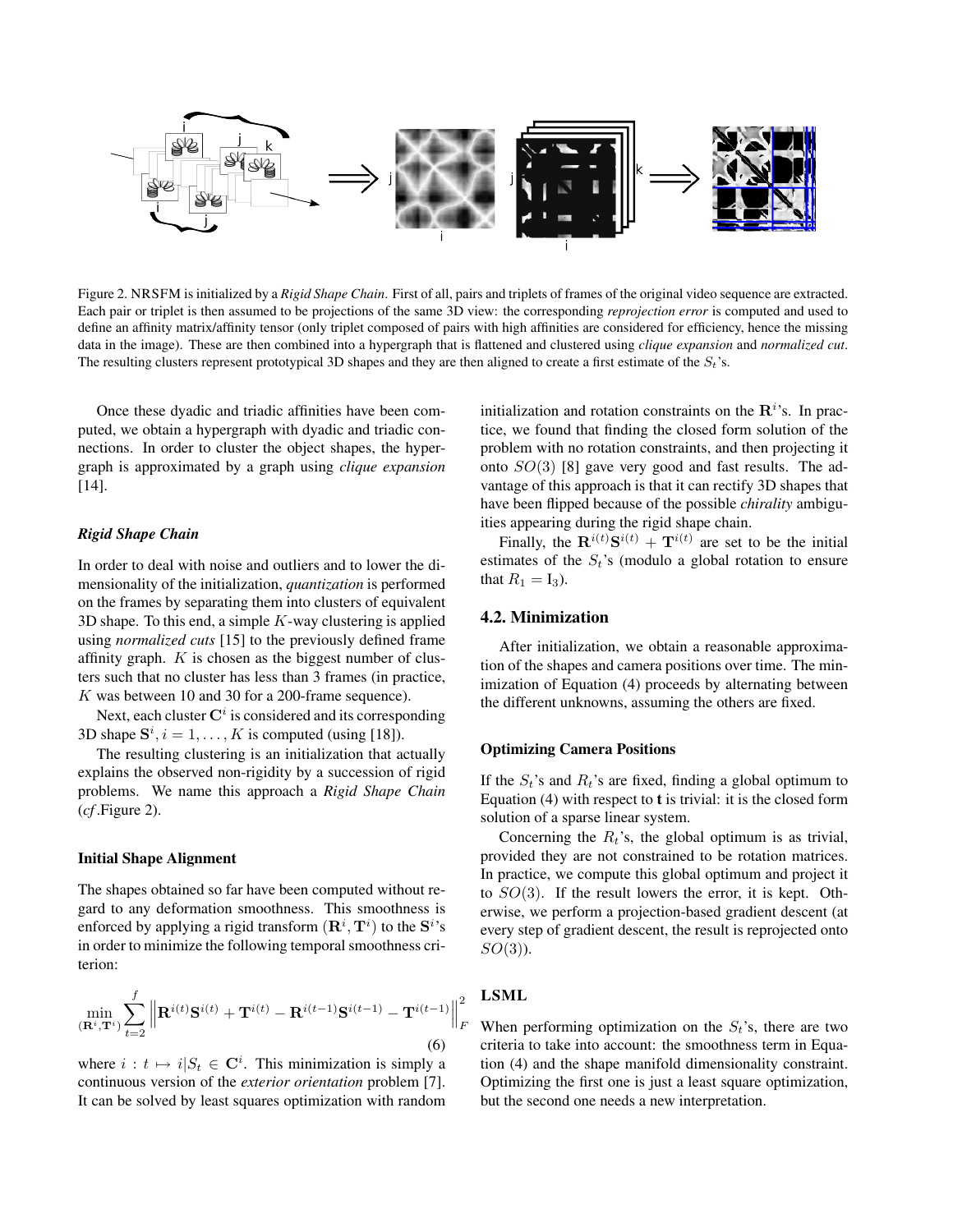The problem of imposing this dimensionality constraint can be seen as trying to force the  $S_t$  to lie on a ddimensional manifold (as previously defined,  $d$  is the number of freedom of the observed object). After initialization, the  $S_t$ 's are close to this manifold but are not on it: it is as if they formed a noisy low-dimensional manifold. As mentioned earlier, we have no reason to believe that this manifold is planar or isometric to a plane, hence our motivation for using LSML [6].

LSML is a manifold learning technique that seeks to learn from training data a smooth mapping from every point on the manifold to its local tangents. Consider:

$$
\mathcal{M}:\begin{array}{c}\mathbb{R}^d\to\mathbb{R}^D\\ \mathbf{y}\mapsto\mathbf{x}\end{array}
$$

a smooth mapping from a low d-dimensional space to a higher D-dimensional space (*e.g*. y is the coordinate on a manifold of a high dimensional point x),  $d \ll D$ . LSML seeks to recover the mapping:

$$
\mathcal{H}: \begin{array}{l} \mathbb{R}^D \to \mathbb{R}^{D \times d} \\ \mathbf{x} \mapsto \left[ \partial/\partial \mathbf{y}_1 \mathcal{M}(\mathbf{y}) \dots \partial/\partial \mathbf{y}_d \mathcal{M}(\mathbf{y}) \right] \end{array}
$$

where  $\mathcal{M}(\mathbf{y}) = \mathbf{x}$  and  $\mathbf{y} = \begin{bmatrix} \mathbf{y}_1 \dots \mathbf{y}_d \end{bmatrix}^\top \in \mathbb{R}^d$ .

The strength of this technique is that the mapping is not only learned for the training points but, by continuity, it is applicable to any new given point in  $\mathbb{R}^D$ .

LSML can also learn  $H$  from noisy data and then denoise it by making the points follow the gradient of an optimization criterion detailed in [6]. It is important to notice that LSML is limited to noise orthogonal to the manifold and cannot deal with collinear noise.

At each of our optimization steps, LSML is used to learn the manifold of noisy  $S_t$ 's and recover the gradient for the LSML noise criterion.

### Optimizing 3D Shapes

Optimizing the  $S_t$ 's now needs to take two criteria into account - the one from Equation (4) and the one from LSMLand we have computed an optimization gradient for both, which we define as  $\nabla_{Smooth}$  and  $\nabla_{LSML}$ . It is an instance of *multi-objective optimization*. As, we do not want one of the constraints to be enforced more and impede the other, we decide not to use a weighted linear combination of the two criteria or a Lagrangian multiplier: we keep the constraints separate and and optimize them at the same time using *multi-level programming* to favor the dimensionality contraint.

Instead of using our two gradients as they are, we keep  $\nabla_{\text{LSML}}$  responsible for any variation orthogonal to the shape manifold but only restrict  $\nabla_{\text{Smooth}}$  to its projection  $\nabla^{\perp}_{\text{Smooth}}$ onto a plane tangent to  $\nabla_{LSML}$ : this way,  $\nabla_{Smooth}^{\perp}$  does not



Figure 3. Two gradients are involved when optimizing the  $S_t$ 's. First, there is a gradient ∇LSML provided by LSML that tends to bring a noisy  $S_t$  back onto the shape manifold (but that is only orthogonal to it). Then, there is a gradient  $\nabla_{\text{Smooth}}$  that minimizes the smoothness of the shape deformation. In order not to interfere with the LSML gradient, only its component orthogonal to  $\nabla_{\text{LSML}}$  is considered:  $\nabla_{\text{Smooth}}^{\perp}$ . A linear combination of these two gradients is then searched to optimize the two criteria at the same time.

interfere with any effect of  $\nabla_{\text{LSML}}$ . Figure 3 illustrates this approach.

What follows is a gradient descent step following the gradient:  $\nabla = a \nabla_{\text{LSML}} + b \nabla_{\text{Smooth}}^{\perp}$ , where a and b are chosen so that both criteria are optimized at the same time.

### **Outliers**

As LSML is not robust to outliers, special care is taken for any 3D shape that does not comply to the two following criteria:

- the distance to one of its neighbors is above three standard deviations (of the distribution of distances from points to their neighbors)
- the distance to its temporal predecessor is above three standard deviations.

These points are simply optimized by disregarding the manifold dimensionality constraint and by assigning them to their globally optimal value (which can be obtained in closed form, in a similar way as the  $t_t$ 's).

#### Considerations

Each iteration of our optimization routine attains a lower error for Equation (4) that in the previous one, so it is bound to converge. In our experiments, we did not need to repeat the optimization (which could have been useful as it contains randomized algorithms such as Normalized Cut or LSML) but we faced a slow convergence (100 to 200 iterations were required).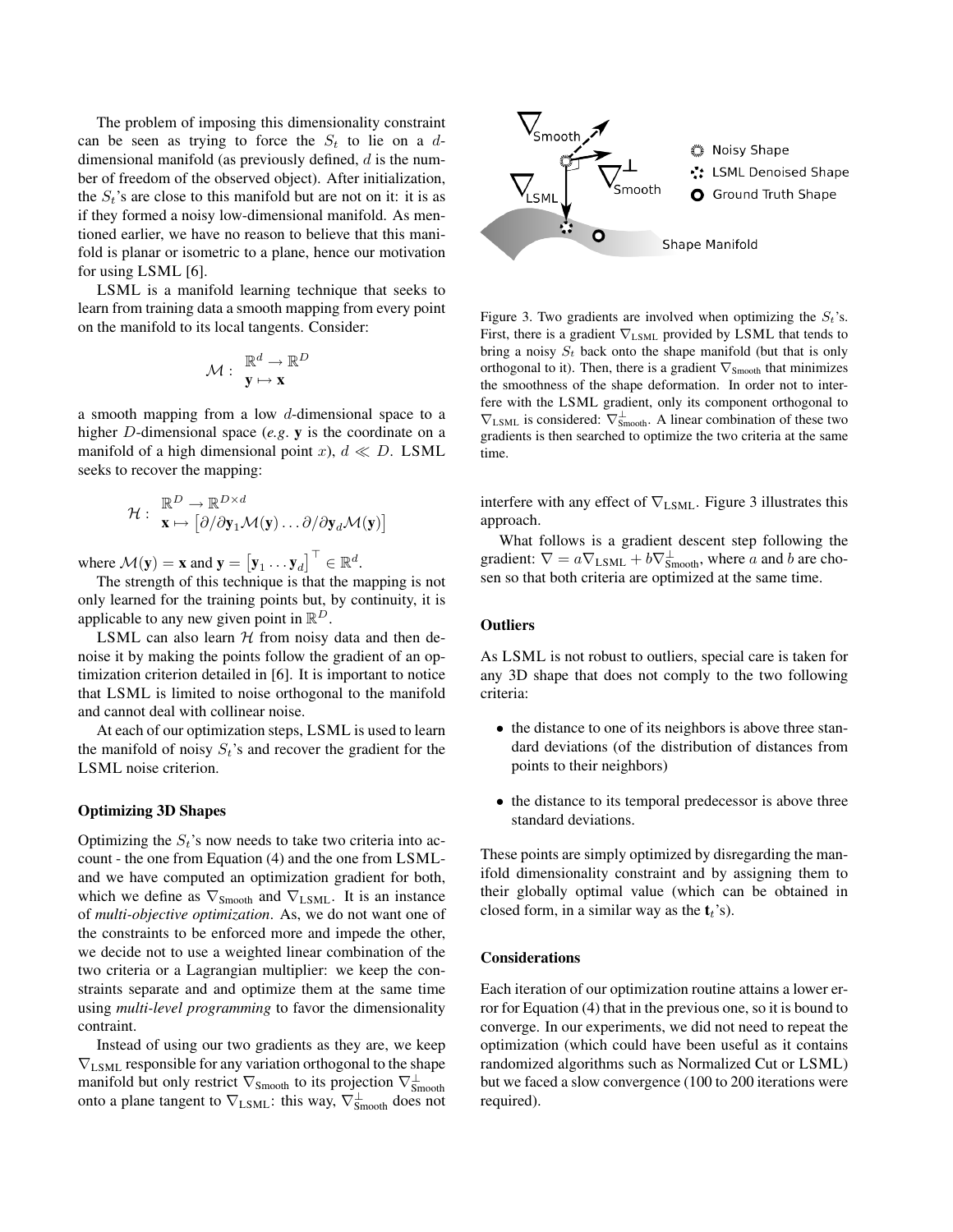

Figure 4. Roller Coaster. Figure 4(a) is a typical frame from the sequence. The black square refers to the first point of the coaster. Overall, the coaster loops 6 times. Figure 4(b) illustrates the performances of the different algorithms the percentage error refers to the average reconstruction error along the camera depth axis, normalized by the depth of the roller coaster as in [20]). PCA on the 3D points beats MSFM when the basis contains at least 6 elements which shows that the structure is not easily representable by a linear basis. Figure 4(c) shows examples of reconstruction for PCA (with 5 shapes in the basis), CSFM (with 4 shapes in the basis) and MSFM. The corner of the roller coaster presented a challenge for PCA to capture even with a bigger basis.

Also, most of the steps described previously take a few seconds to compute except for the triadic affinity computation and the  $S_t$  gradient descent involving LSML. Indeed, for each iteration, LSML needs to be retrained which can take up to a few minutes leading to an overall time of an hour or two.

# 5. Experiments

We experimented our method on both synthetic and real data. These experiments show the flexibility of our approach and its robustness as well as comparisons with state of the art (using code from [20]). We will refer to this *Classical NR-SFM* method as CSFM while we name ours *Manifold Structure From Motion* or MSFM.

## 5.1. Synthetic Data

### Roller Coaster

The first data set is a synthetic roller coaster. The video sequence consists of 200 frames with 42 points moving on a fixed closed track. As seen on Figure 4(a), it looks like a closed roller coaster or a bent bike chain. The camera rotates around the object while it deforms. Both the object and the camera evolve at random speeds (no translation is involved for the camera).

This motion only has one degree of freedom as the points have to move along a fixed structure. Nonetheless, this motion causes problem for CSFM because it is not easily representable by a linear basis (for comparison, we show how hard it is for PCA to characterize the data given the full 3D points in Figure 4(b)). Also, the object does not have a main component that could be considered as rigid and be used as initialization for CSFM.

CSFM seems to fail in this case while MSFM only has 1.2% of error (the computed error is similar to [20] and detailed in Figure 4). Figure 4(b) also shows an interesting limitation of using a linear basis: as its focus is to minimize the reprojection error at any cost, more elements in the basis can help lowering it but at the cost of getting a worse 3D reconstruction.

It is also worth mentioning that the sequence of recovered  $S_t$  is also moving on itself (in addition to its intrinsic one degree of freedom): this is due to the fact that this optimizes the overall smoothness.

### Bending Shark

The next experiment uses the shark data from [20]. It consists of 240 frames during which 91 points form a shark that bends its tail left/right or up/down (hence 2 degrees of freedom). In [19], they obtain errors of 1.24% and 2.5%. With our setup, we obtain  $3\%$ , which is comparable to their second best method. Several details are shown in Figure 5

### 5.2. Real Data

The final round of experiments involves a calibrated video sequence of a Slinky $\overline{P}$  toy: this spring has a complex motion but, in this instance, only one degree of freedom. 27 painted features were tracked during a 300 frame long video sequence. There are approximately three periods of up/down movement that occur.

This data set is difficult for two reasons: the feature trajectories are noisy and the baseline between two extreme views is small. MSFM reconstructed a 1D-manifold of the different 3D-shapes with an average reprojection error of 1.4%. Examples are illustrated in Figure 6. CSFM fails in this case as the object does not have a main rigid part and because it undergoes non-linear deformations (like compression).

# 6. Conclusion

In this paper, we have presented a new approach to nonrigid structure from motion by focusing primarily on how to exploitconstraints on the degrees of freedom of the observed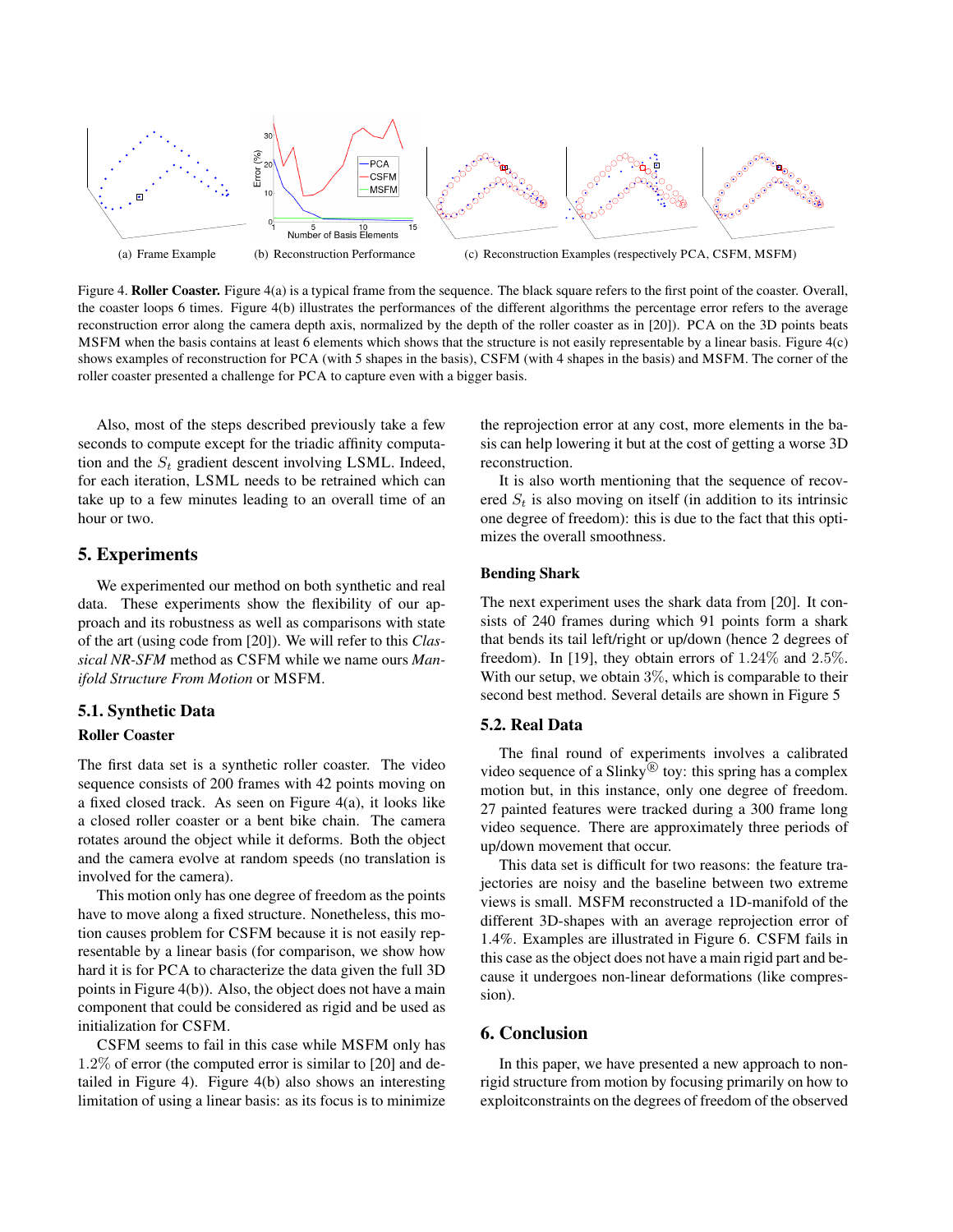

Figure 5. Bending Shark. Figure 5(a) illustrates the initial camera position estimation after the *rigid shape chain* computation. The ground truth camera movement of the camera is a view from below first followed by a full rotation around the shark. There are of course a few outliers but the overall camera trajectory is already well approximated. Figure 5(b) shows two reconstructions of the shark sequence. In the right image, the camera was pointing down leading to a lower quality reconstruction because of the depth ambiguity.



(a) Some Frames of the Slinky Sequence



(b) MSFM Reconstruction

Figure 6. Slinky. Figure 6(a) shows a few frames of the slinky sequence with some tracked features. The lines are just drawn to help visualize the 3D structure in the reconstruction Figure 6(b). These three frames demonstrate the compression the object undergoes: this property is difficult for a linear basis to model, even in 2D, hence the failure of CSFM. On the other hand, MSFM seems to recover correct 3D feature positions: the structure contains compression and seems to have a correct orientation.